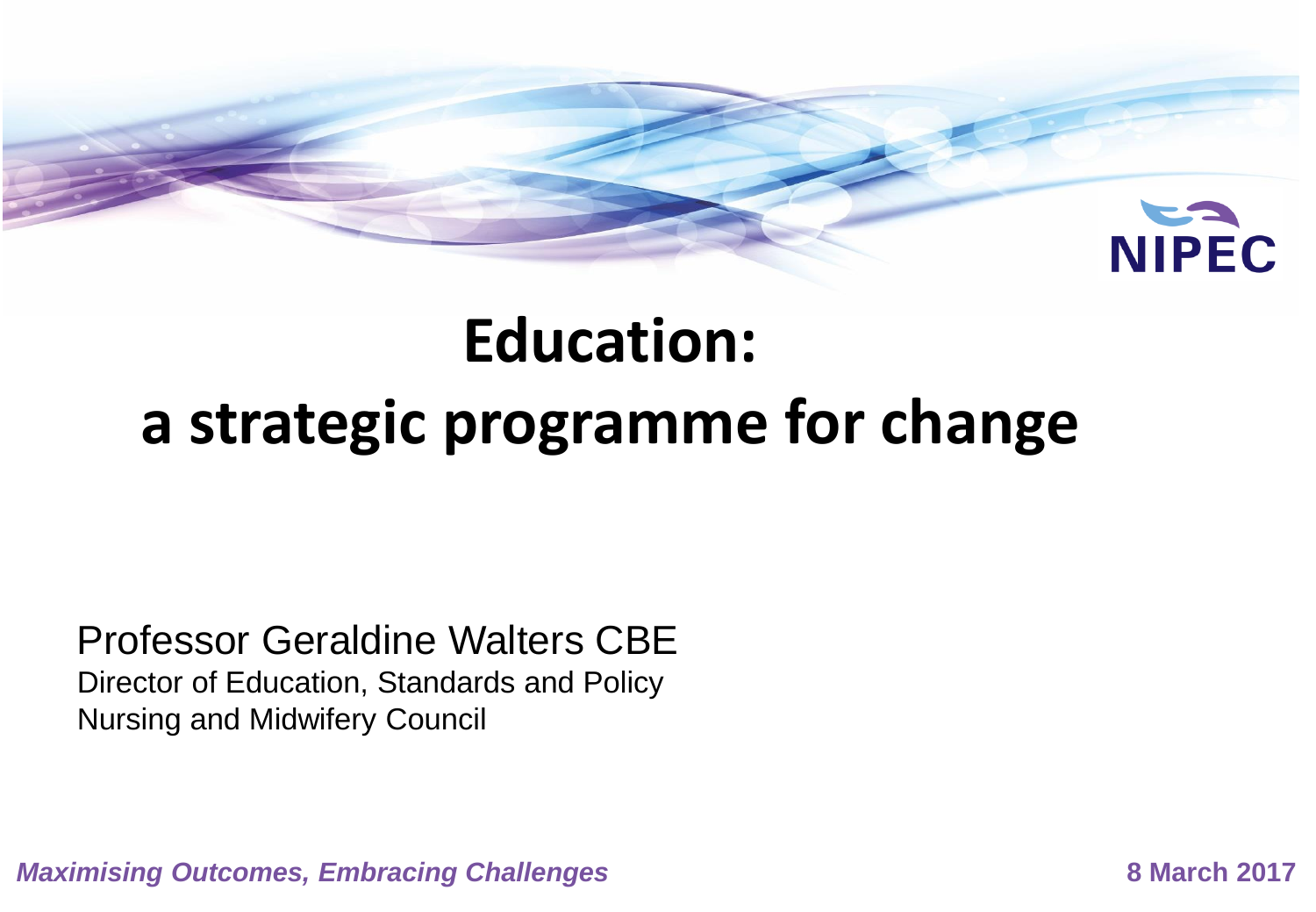

### Content

- The current context and why education is even more important
- What the NMC is doing in Education
- What is new
- Things to think about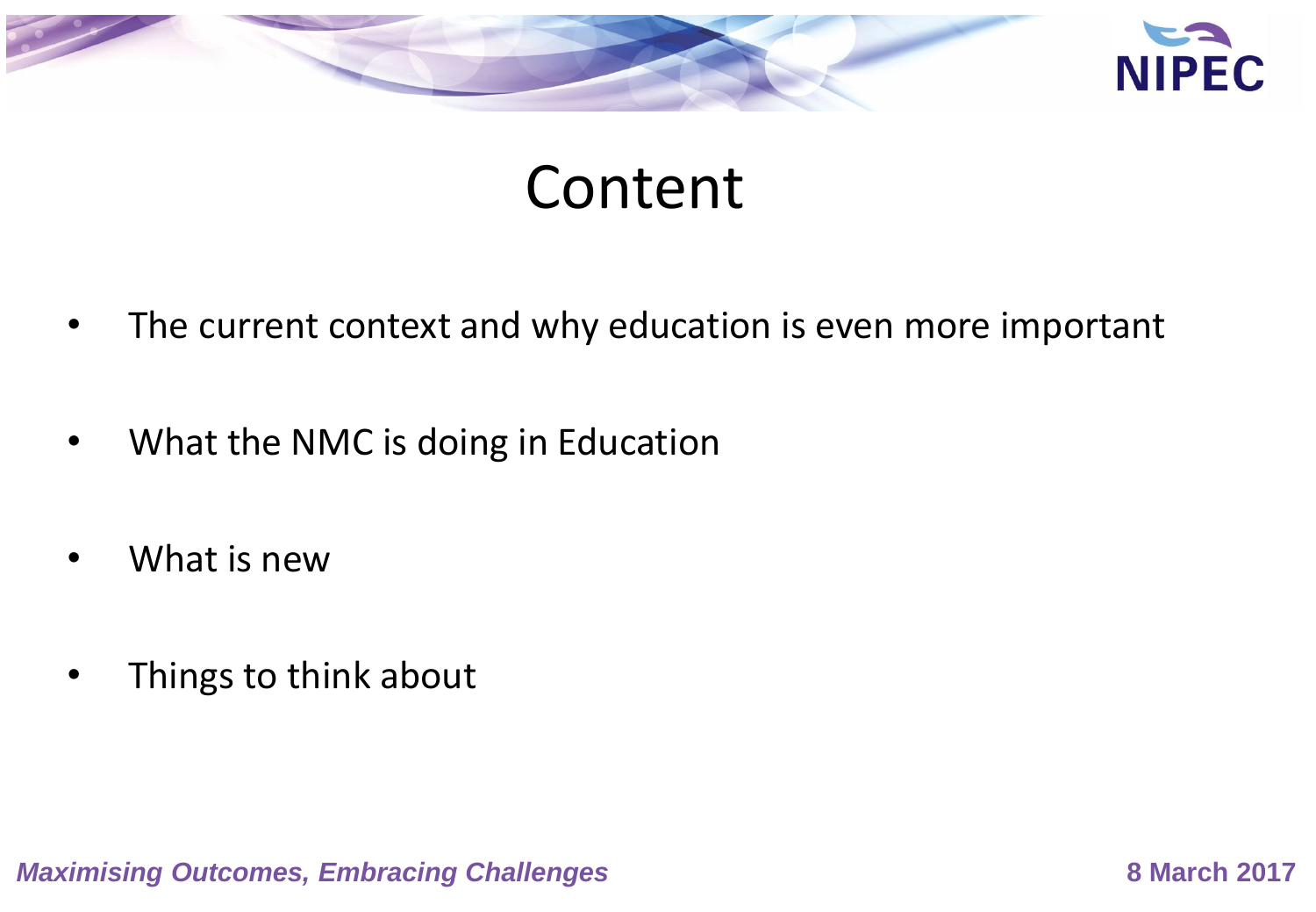

### Current Context

Austerity

Brexit

Political Uncertainty and Turbulence: National/International

Junior Doctor dissatisfaction

Financial, Performance, and Quality Challenges in the NHS The Donald!

…… and more

*"May you live in interesting times" (Chinese Curse)*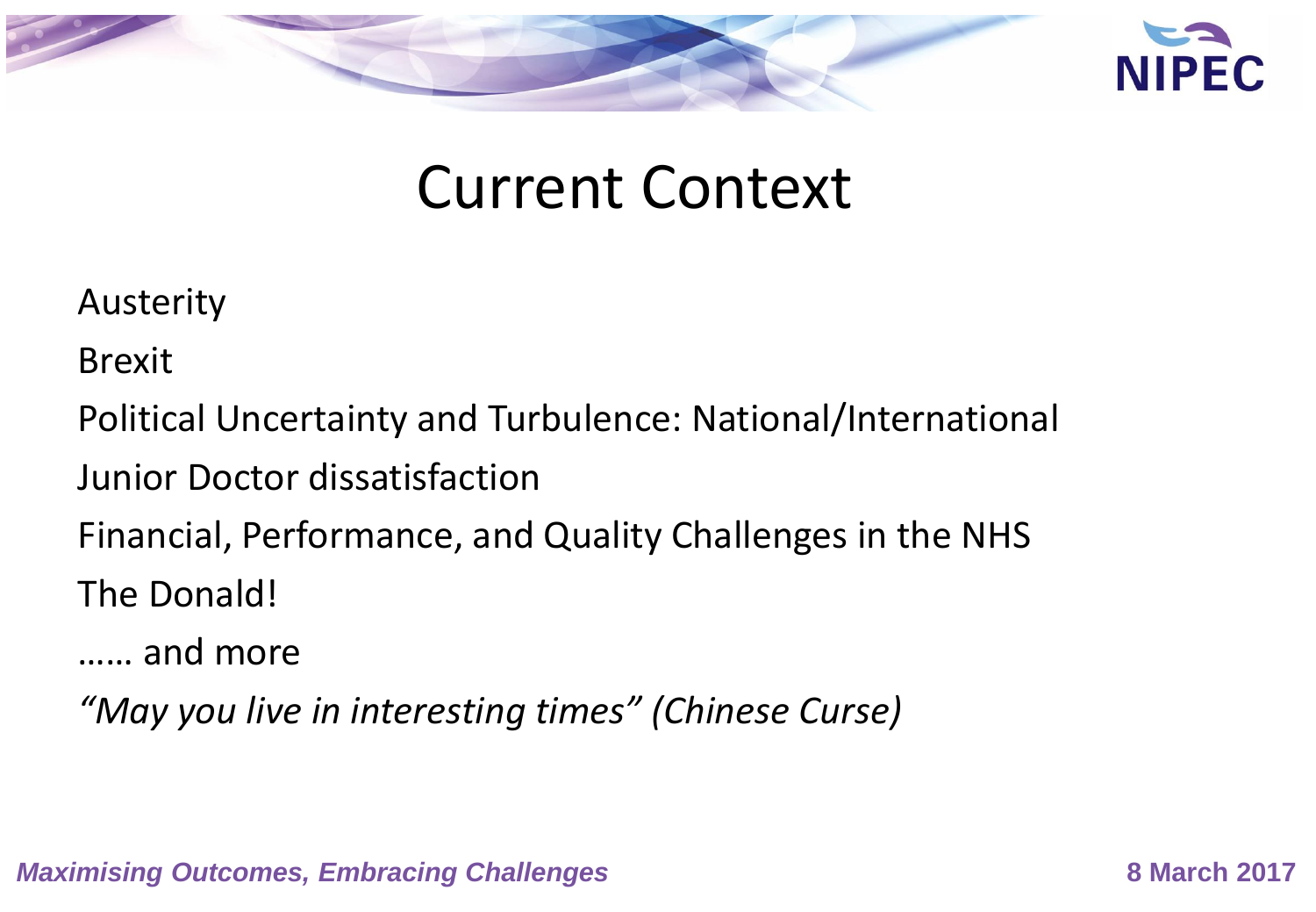

### Nursing

International Council of Nurses (2002):

*"Nursing encompasses autonomous and collaborative care of individuals of all ages, families, groups and communities, sick or well and in all settings. It includes the promotion of health, the prevention of illness, and care of ill, disabled and dying people. Advocacy, promotion of a safe environment, research, participation in shaping health policy and in patient and health systems management, and education are also key nursing roles"*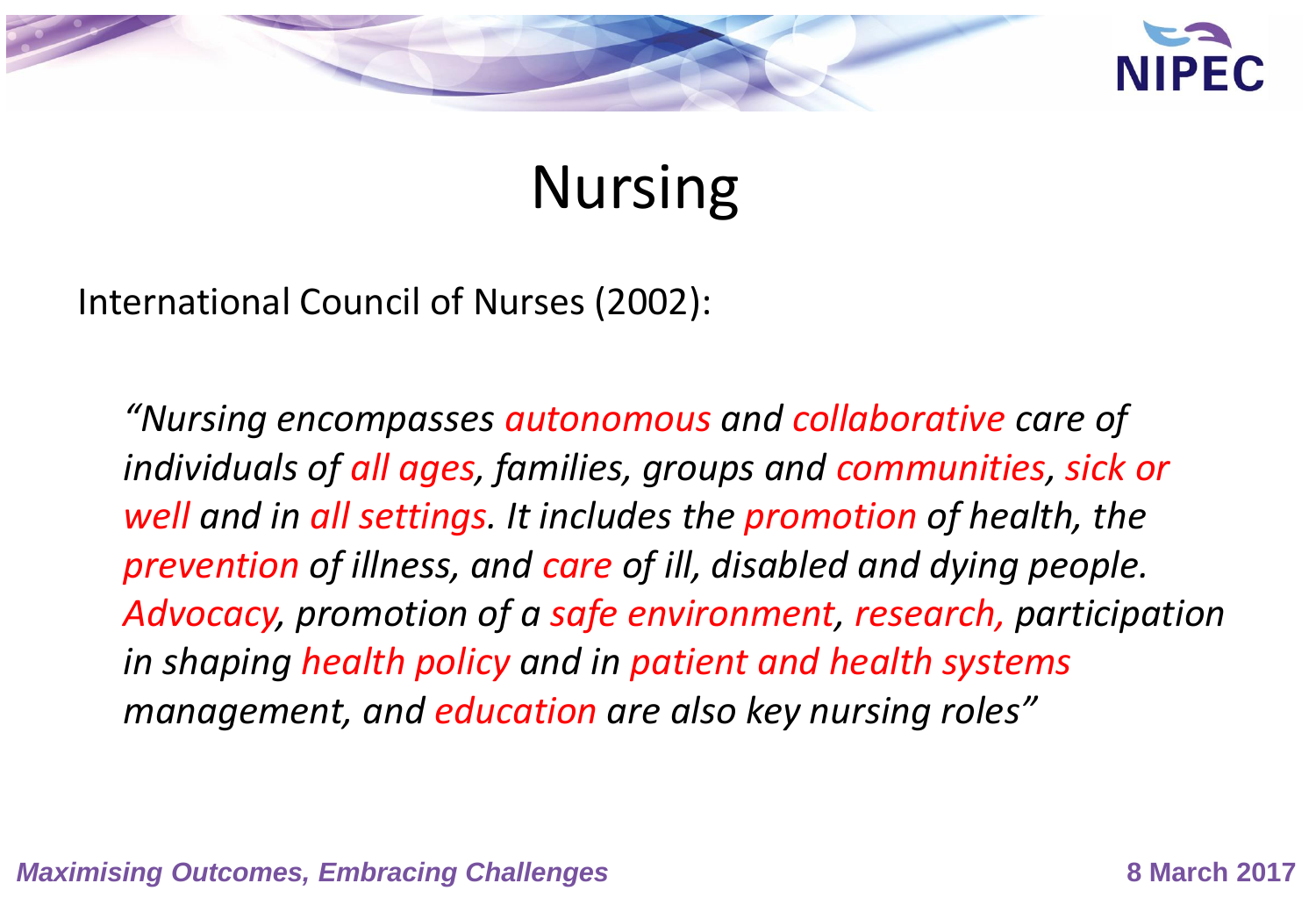



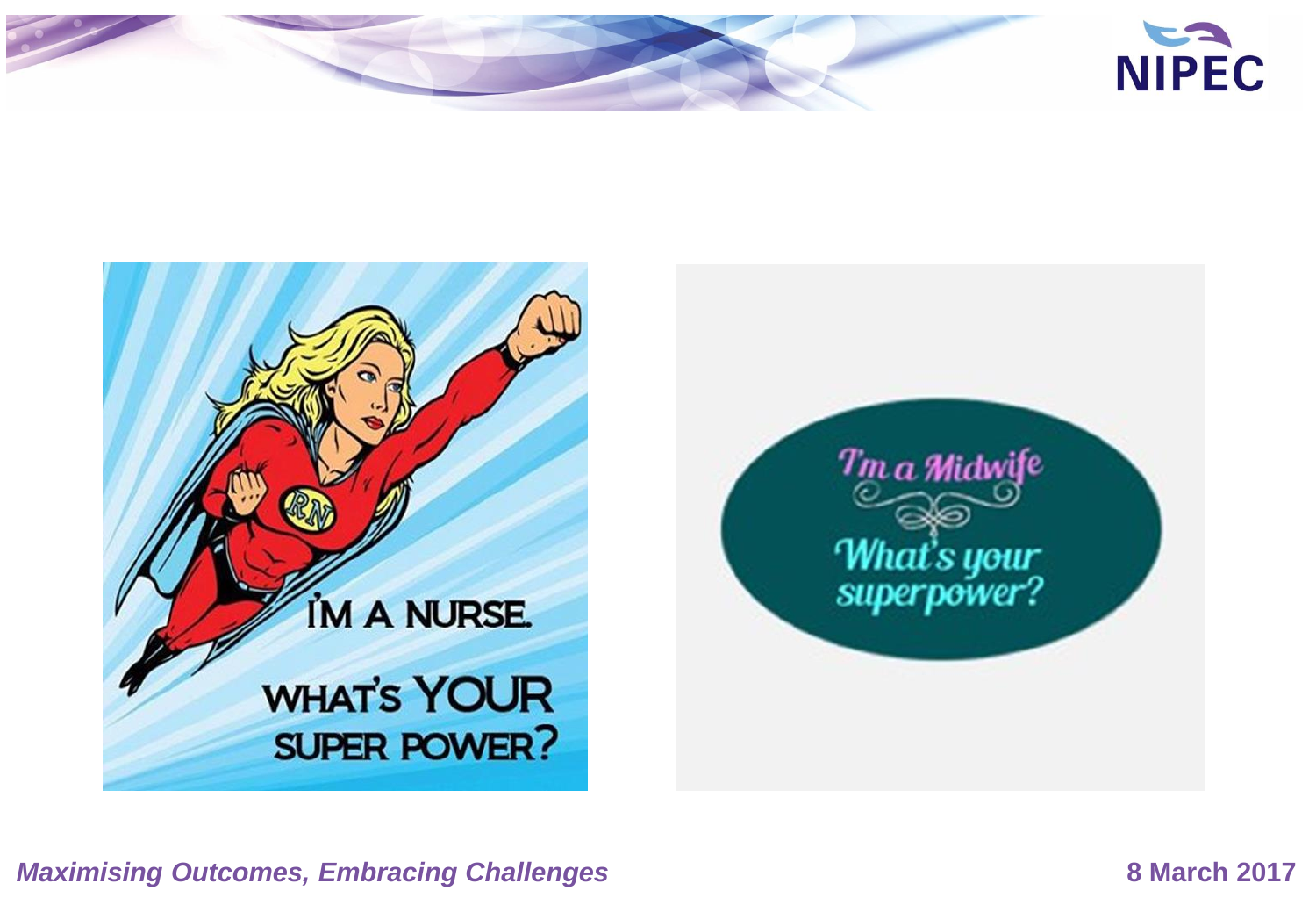

### Nurses and Midwives

Times are hard

Nurses and Midwives are the "most present" of all healthcare professionals at the patient interface

We are generally motivated to do their best for patients

We overlap the roles of other healthcare professionals

We can undertake autonomous advanced practice

Evidence shows that mortality and morbidity is reduced by increasing numbers of nurses and by education

………………………In these hard times, we have the potential to be part of the solution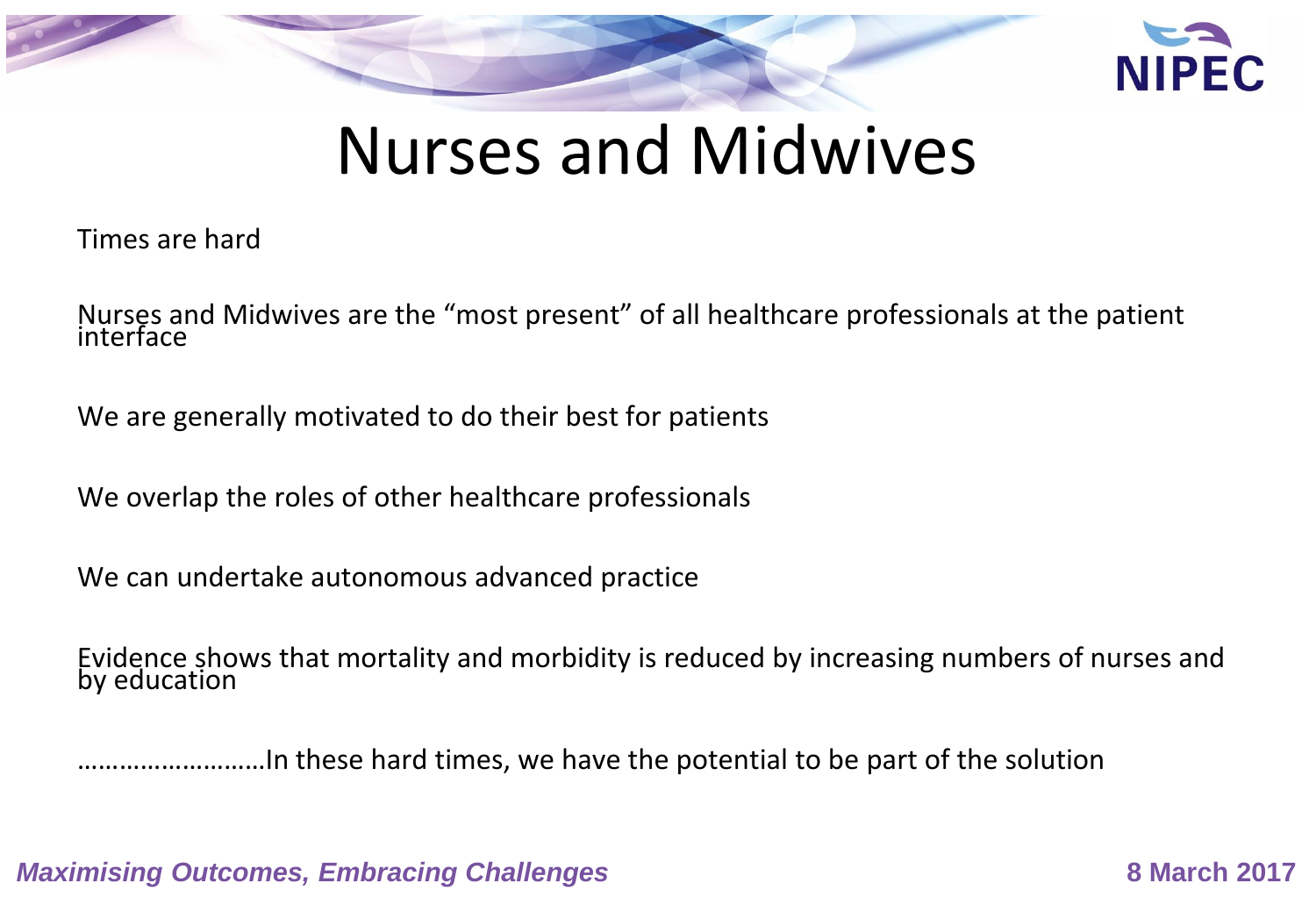

But -

### "Do we have a "voice"?"

### "Has Nursing lost its way?"

*Maximising Outcomes, Embracing Challenges* **<b>8 March 2017** 8 March 2017



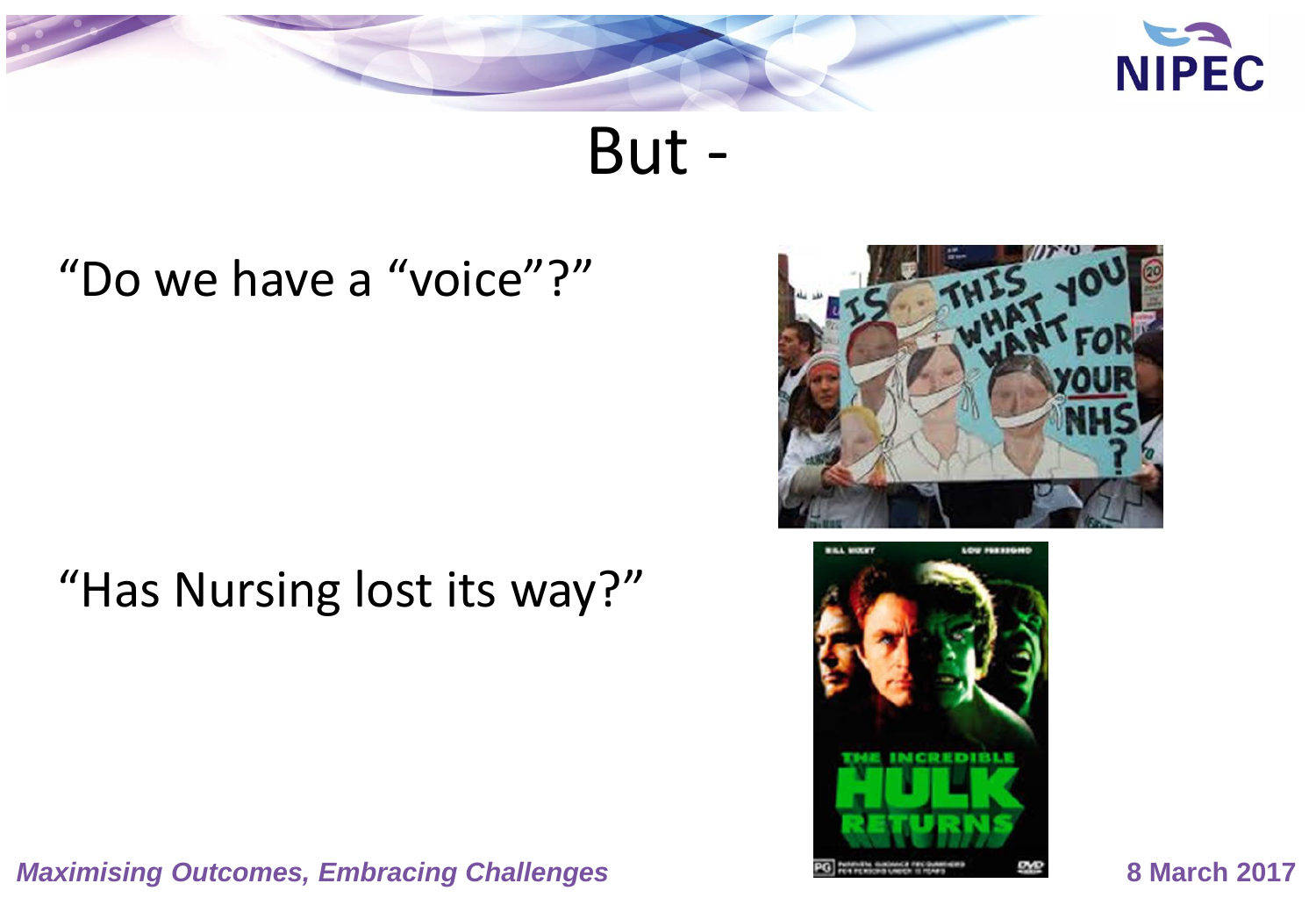

### Council of Deans

*"Nursing has been subjected to a deluge of criticism which undermines the profession. Too often, professional nursing practice is publicly focused on stereotypes, nursing shortages, staffing ratios and issues of patient safety"*

*"Nurses can be catalysts for change in reconstructing the self image of nursing and promoting it as a valued profession. This change logically starts with nursing education and building courage within the profession to speak up and articulate the role of nursing and the unique characteristics of the registered nurse"*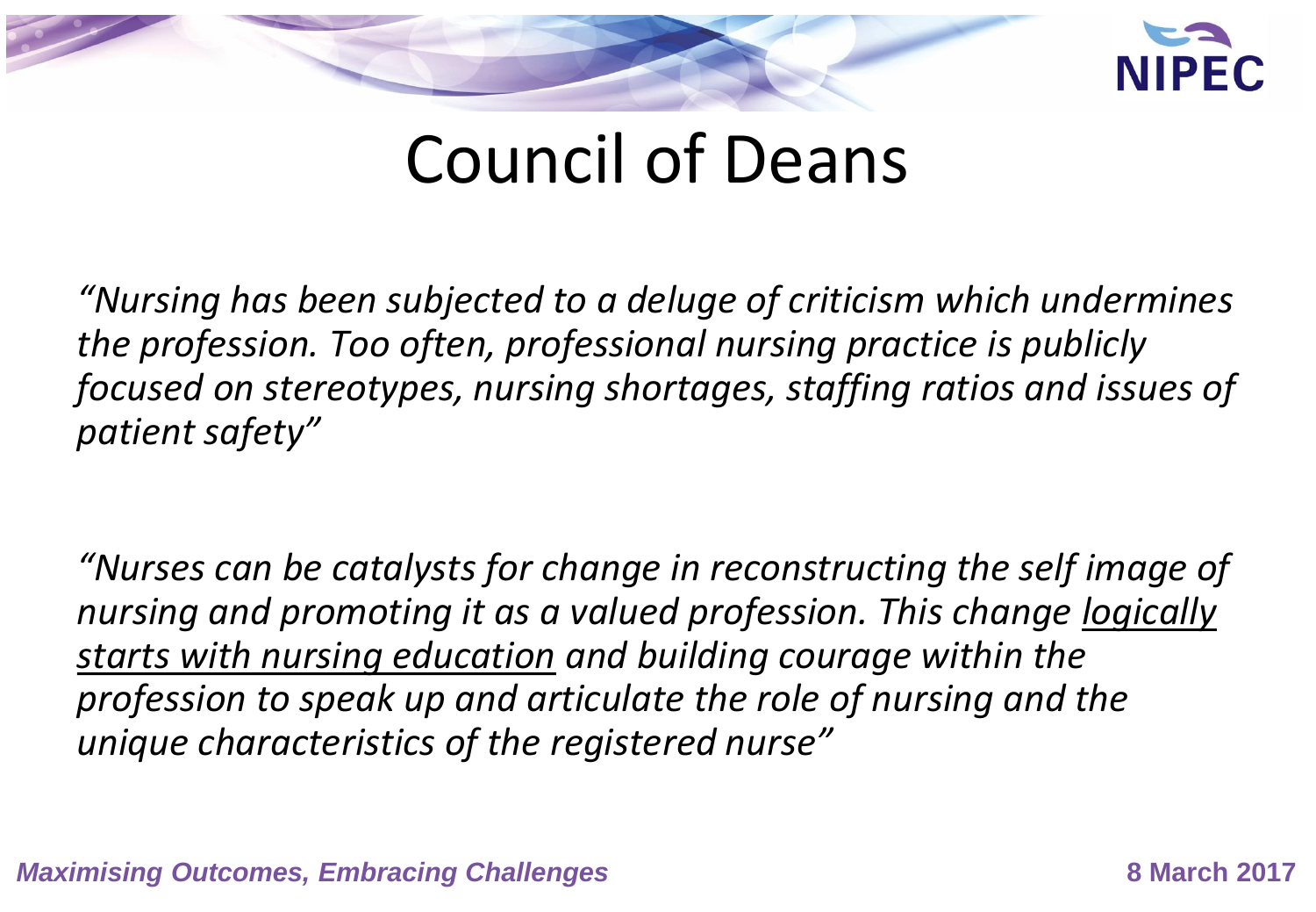

# THE NMC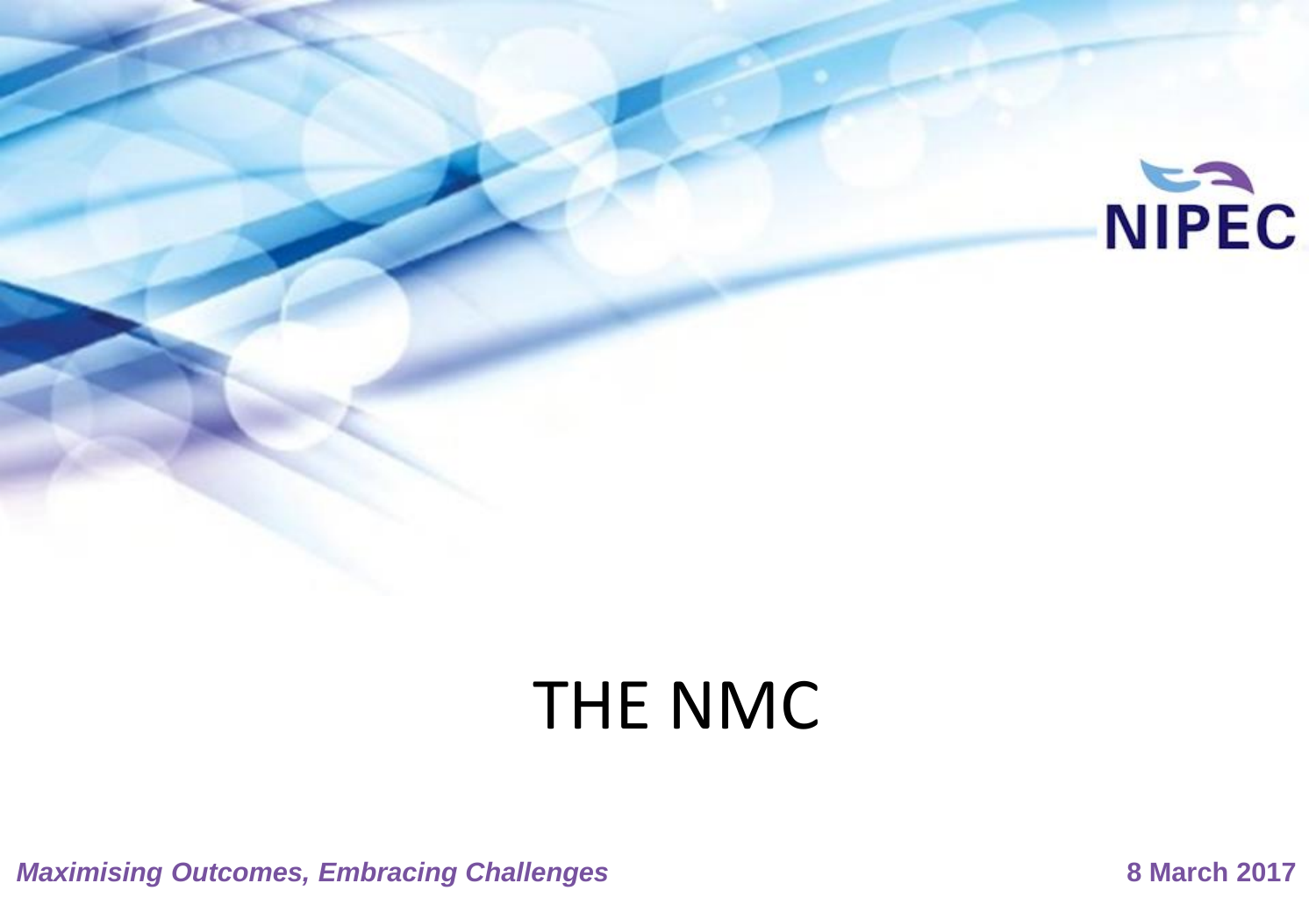

## NMC role in Education

- We set standards of proficiency to be achieved by students of pre and post educational programmes
- We set standards for education institutions who seek to run nursing and midwifery programmes
- We approve and quality assure nursing and midwifery programmes to ensure they meet our standards
- We act on risks that affect learning and patient safety and share relevant information with others
- Standards are set in collaboration with professionals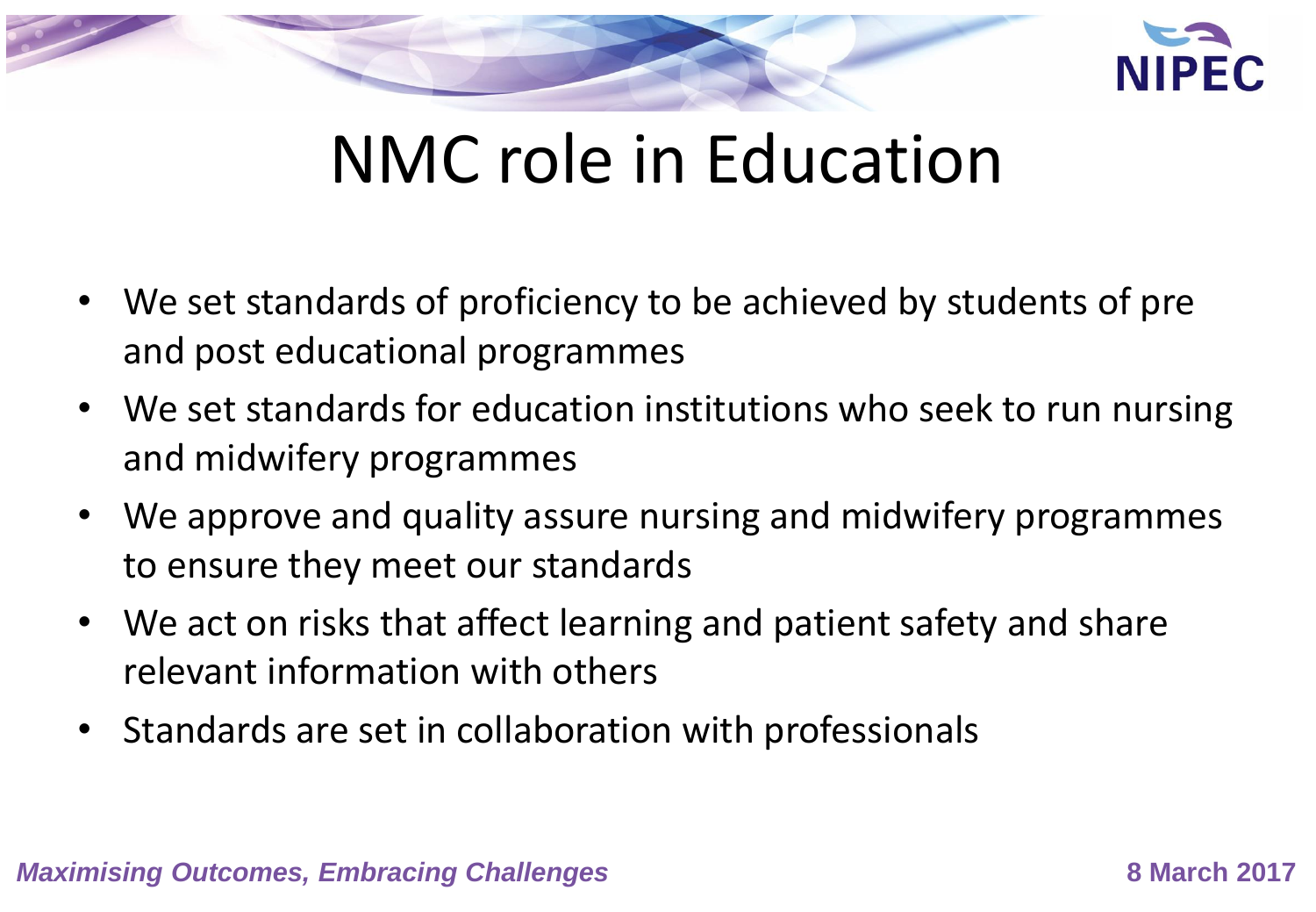

# NMC priority?

- All of the NMC's income is from registrants
- .....Our license to practice
- The NMC exists to protect the public
- Less than 10% income is spent on education
- 90% on FTP
- FTP cases, less than 1% of the total registrants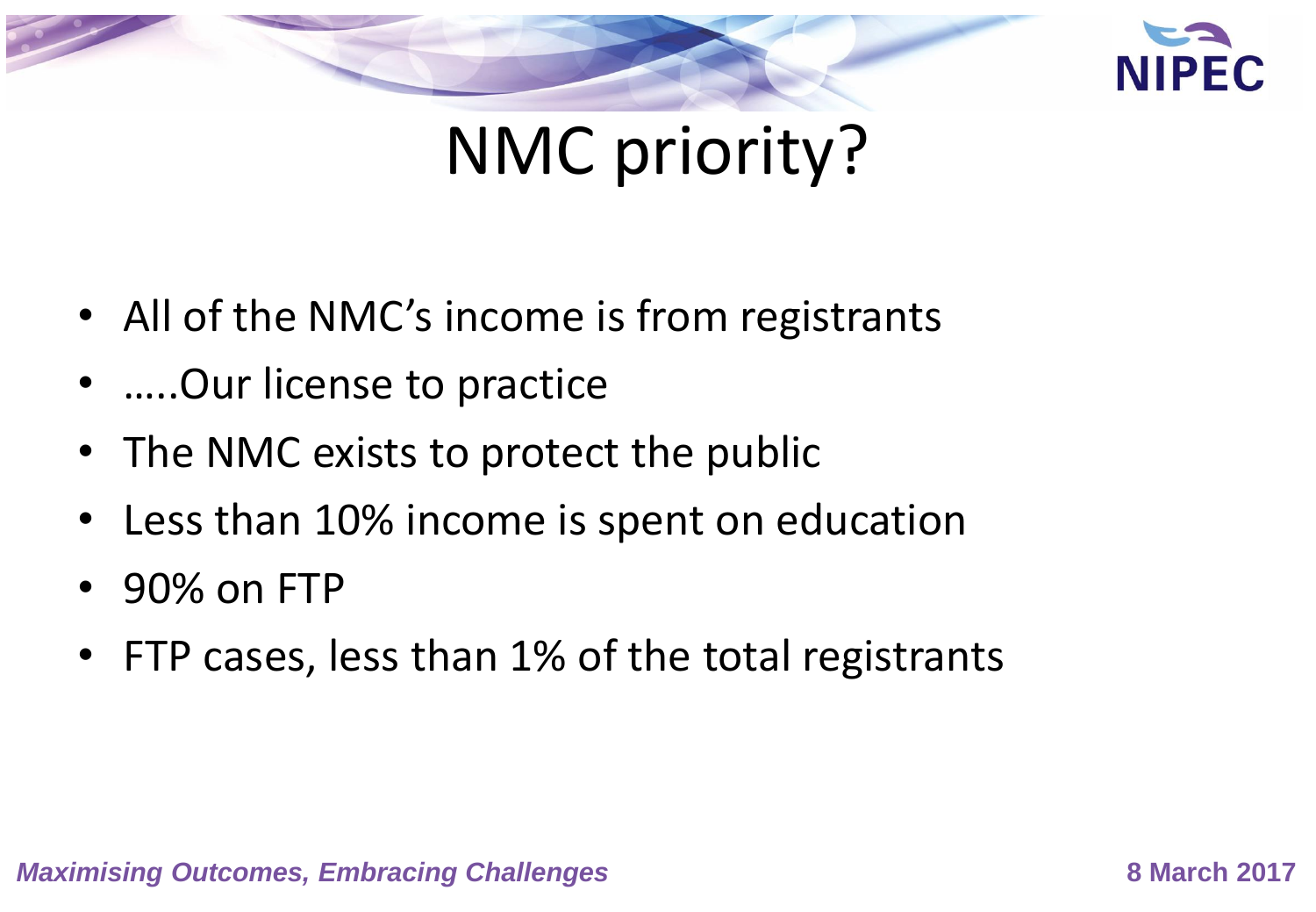

# An increased focus on education

- NMC required to renew the education standards at intervals to ensure up to date
- Last renewal of education standards in 2010
- To "future proof" the standards and raise the ambition for the professions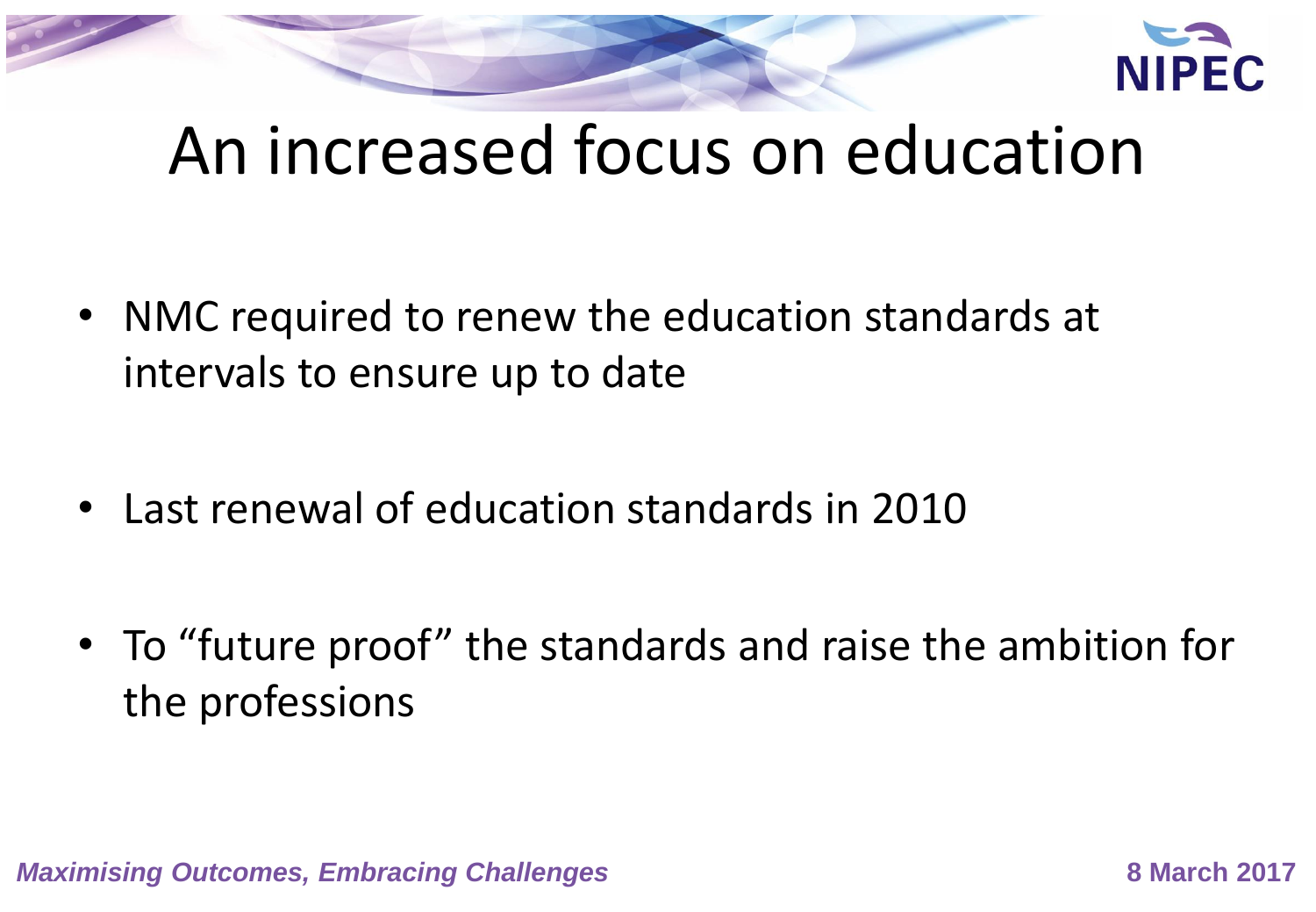

# Educating for the future

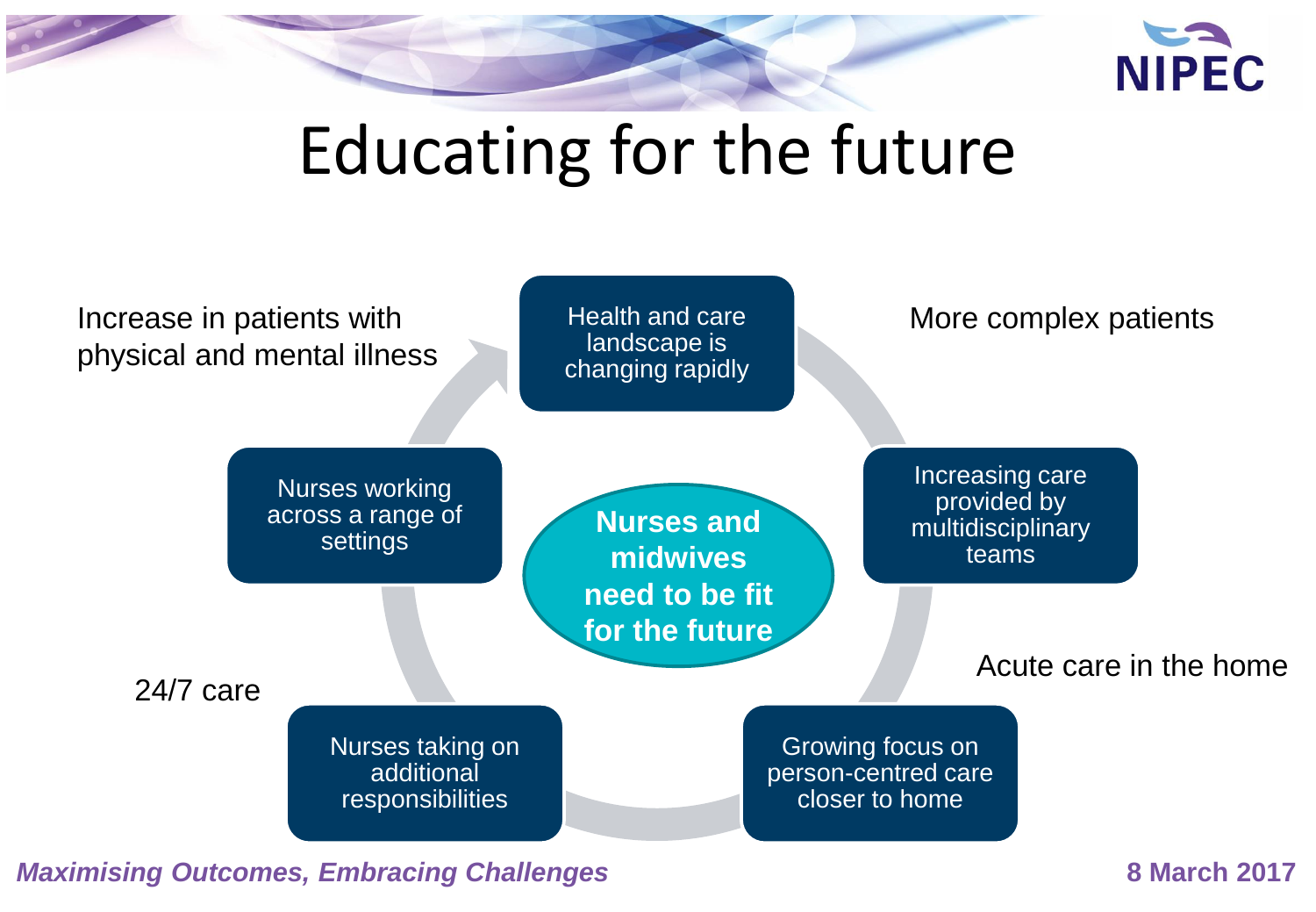

### What have we got, and what do we want?

### • **What do stakeholders want?**

- Emphasis on production of nurses and midwives who are intelligent critical thinkers, leaders, able to work safely in a variety of settings (hospital, community, acute physical illness and mental health) in the future
- Confident and competent in terms of "technical ability", now

### • **What is the view of the current position? (IFF research)**

- Actual standards content not controversial, but not future orientated
- Vulnerability around learning in practice
- Insufficient clarity around technical skills and level of autonomy at the point of registration
- Inconsistency in what registrants can do at the point of registration
- **Implications for:** Standards for learning and assessment in practice, hours in practice, nature of preceptorship, interplay of this work with degree apprenticeships, lately - implications of the nursing associate. Four countries issues.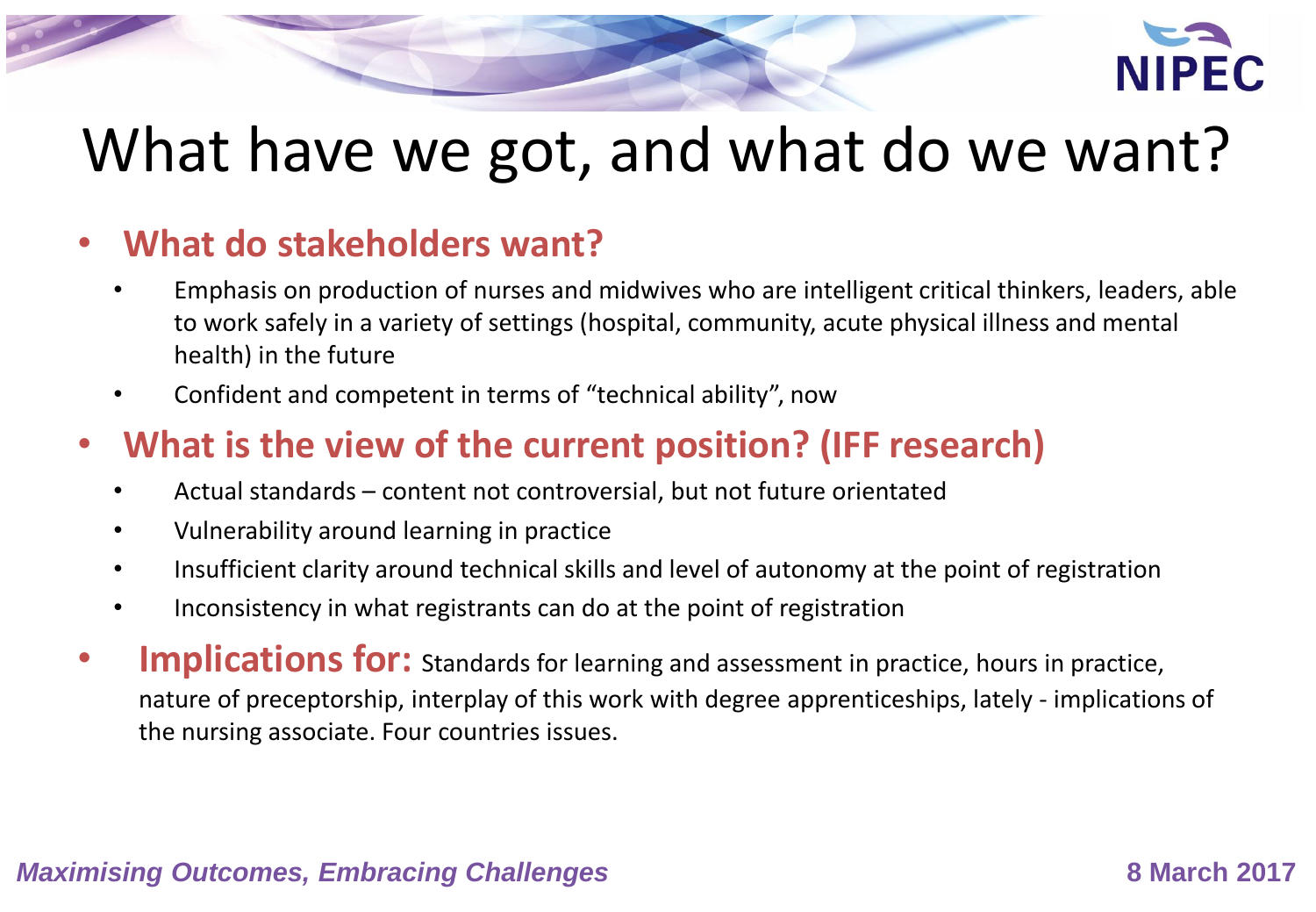

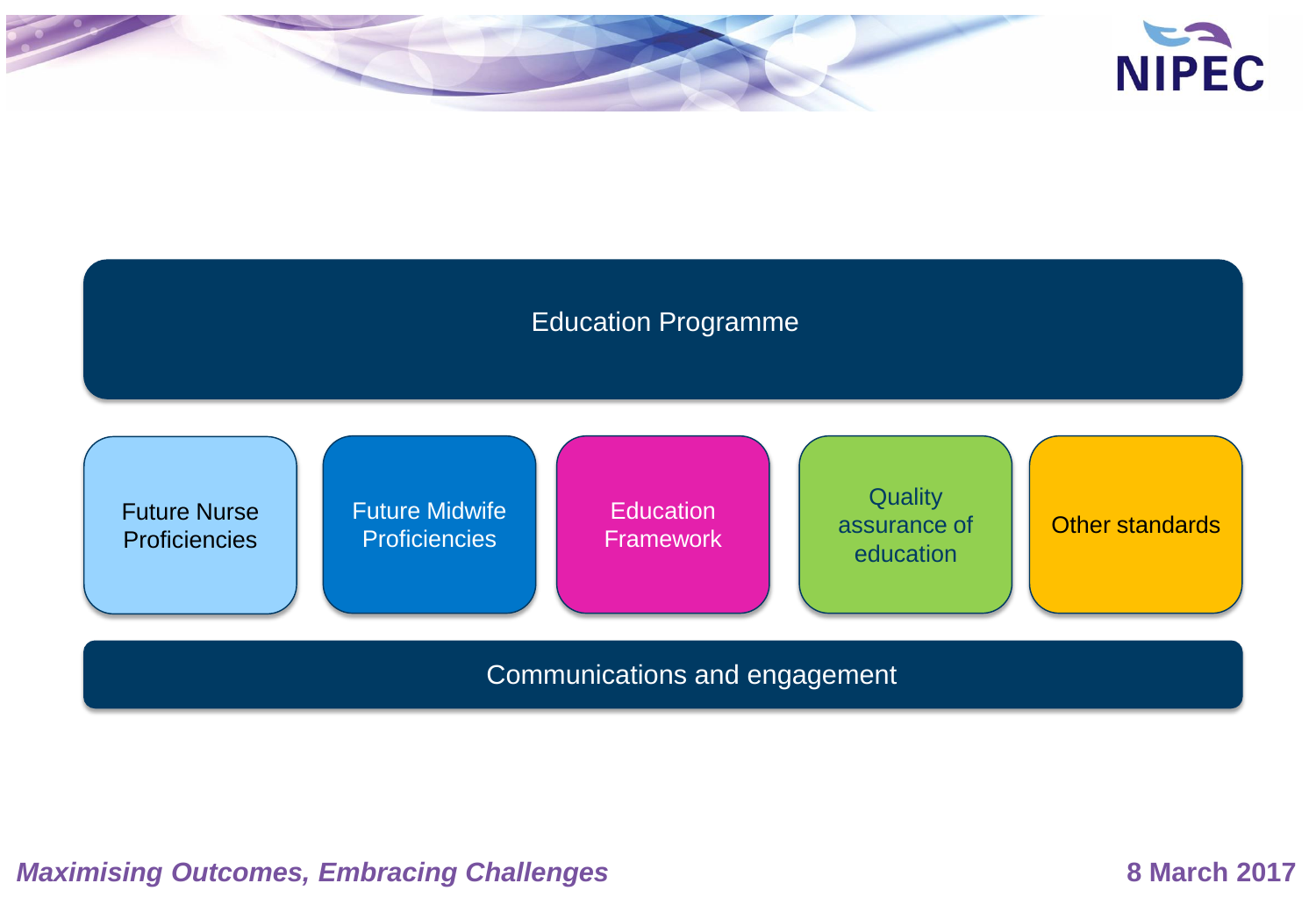

# Future nurse proficiencies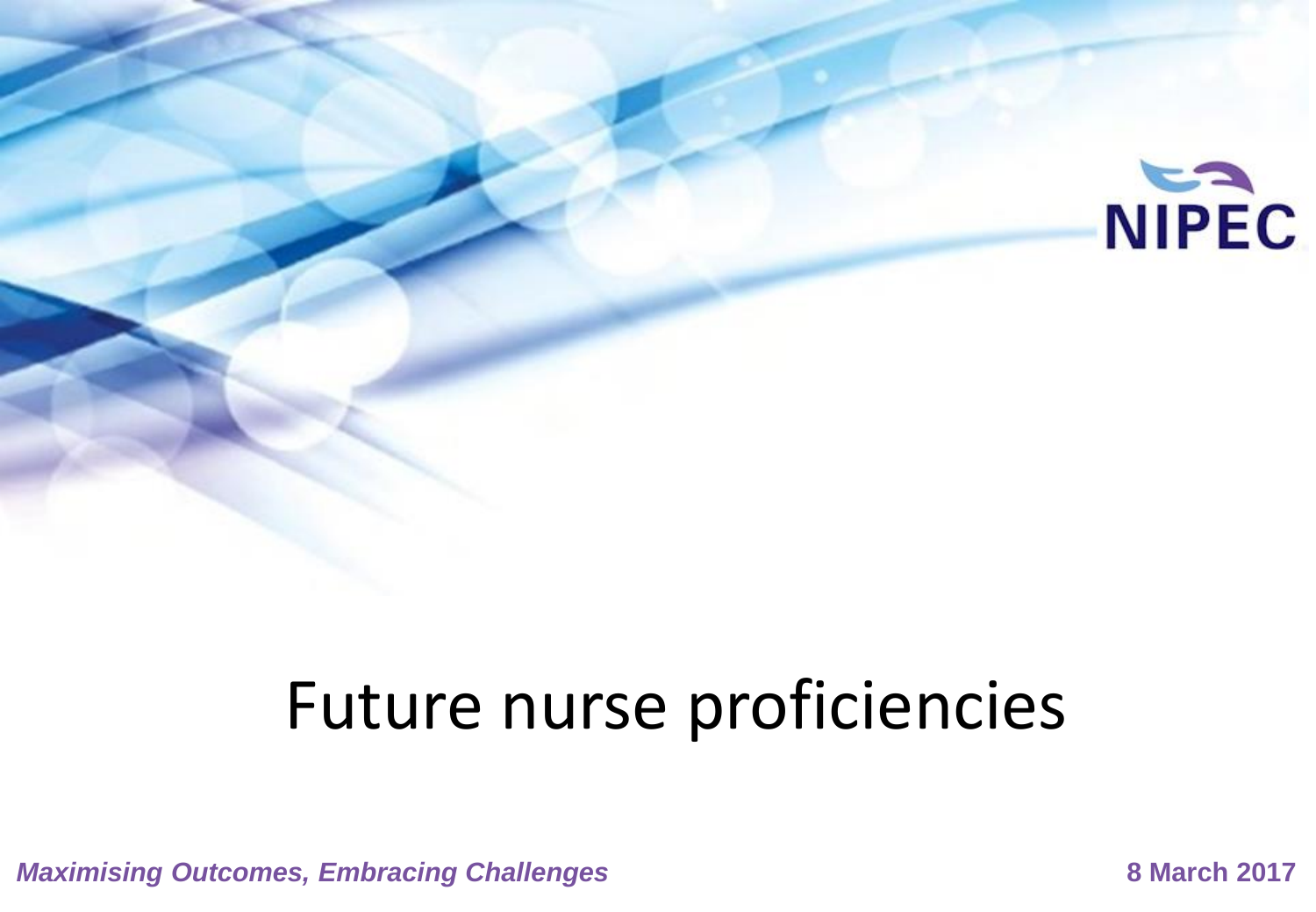

# Work on "future nurse" competencies (or proficiencies)

- Led by Jill Macleod Clark
- Advised by a group of senior professionals
- Extensive stakeholder involvement
- Wide consultation in June
- Aim for competencies to be more concise, future proofed, easier to assess
- …….More ambitious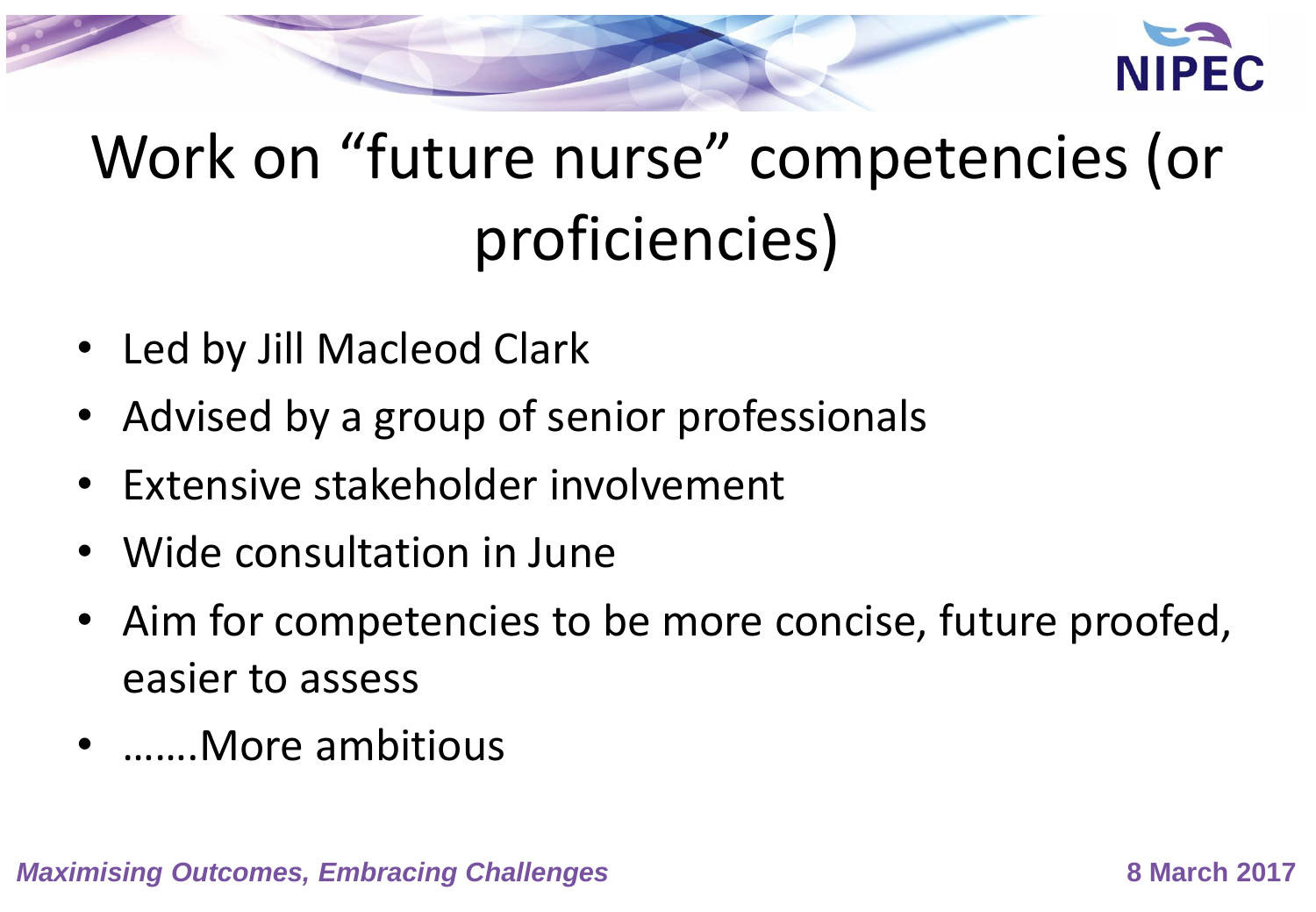

### Future nurse competencies

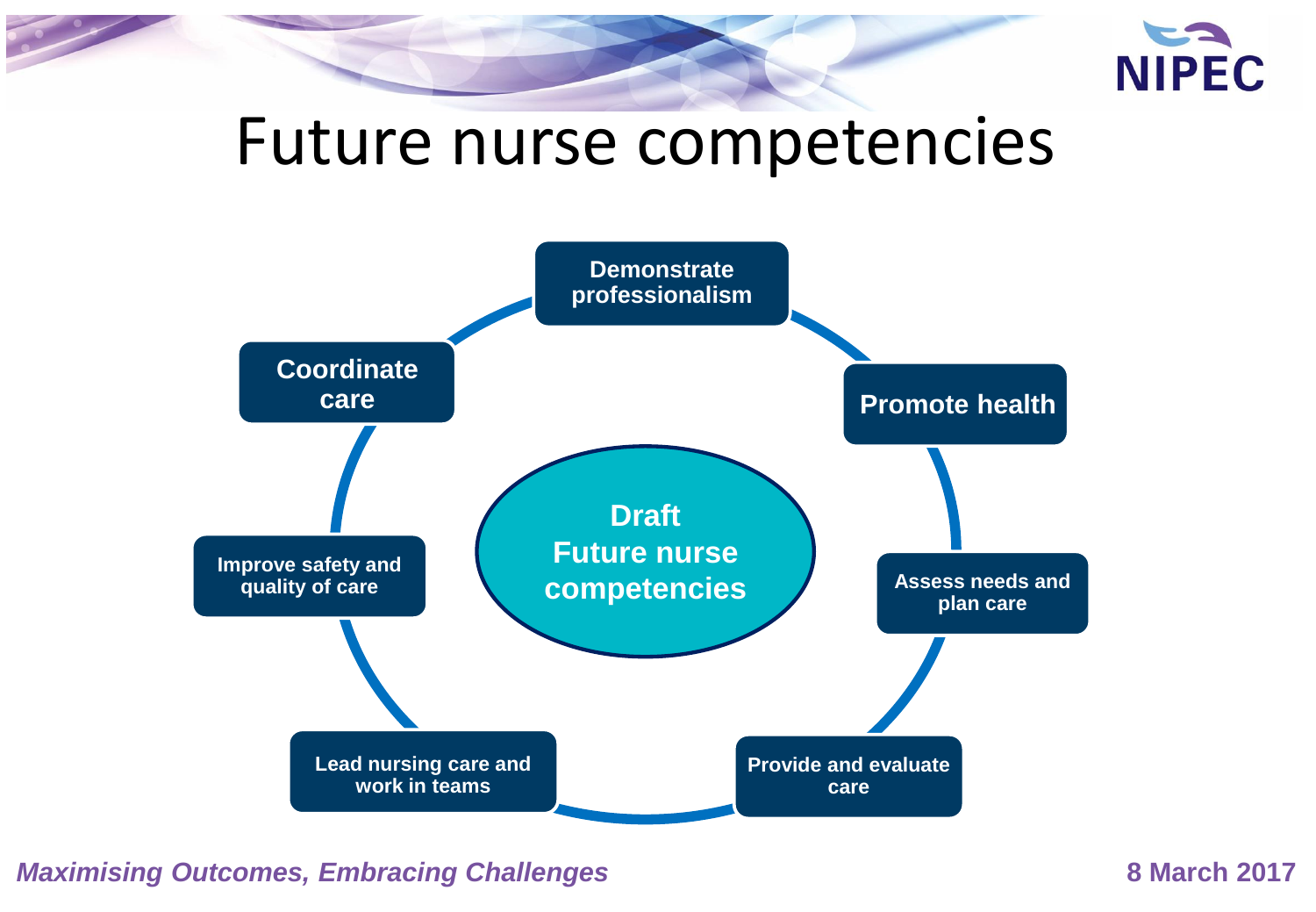

# For Consultation - What's new?

### • **Higher Ambition**

- More advanced skills
- Inclusion of elements of prescribing
- Leadership, management, political awareness
- Broader knowledge of physical, mental, behavioural and cognitive health across all fields
- Incorporate mentoring support and supervision of more junior staff
- Understanding of care delivery across settings and agencies
- Public Health
- **Specified technical skills and abilities**
	- Technical Annexes: Identifies skills to be demonstrated at the point of registration.
	- *Eg "undertake a comprehensive physical assessment"*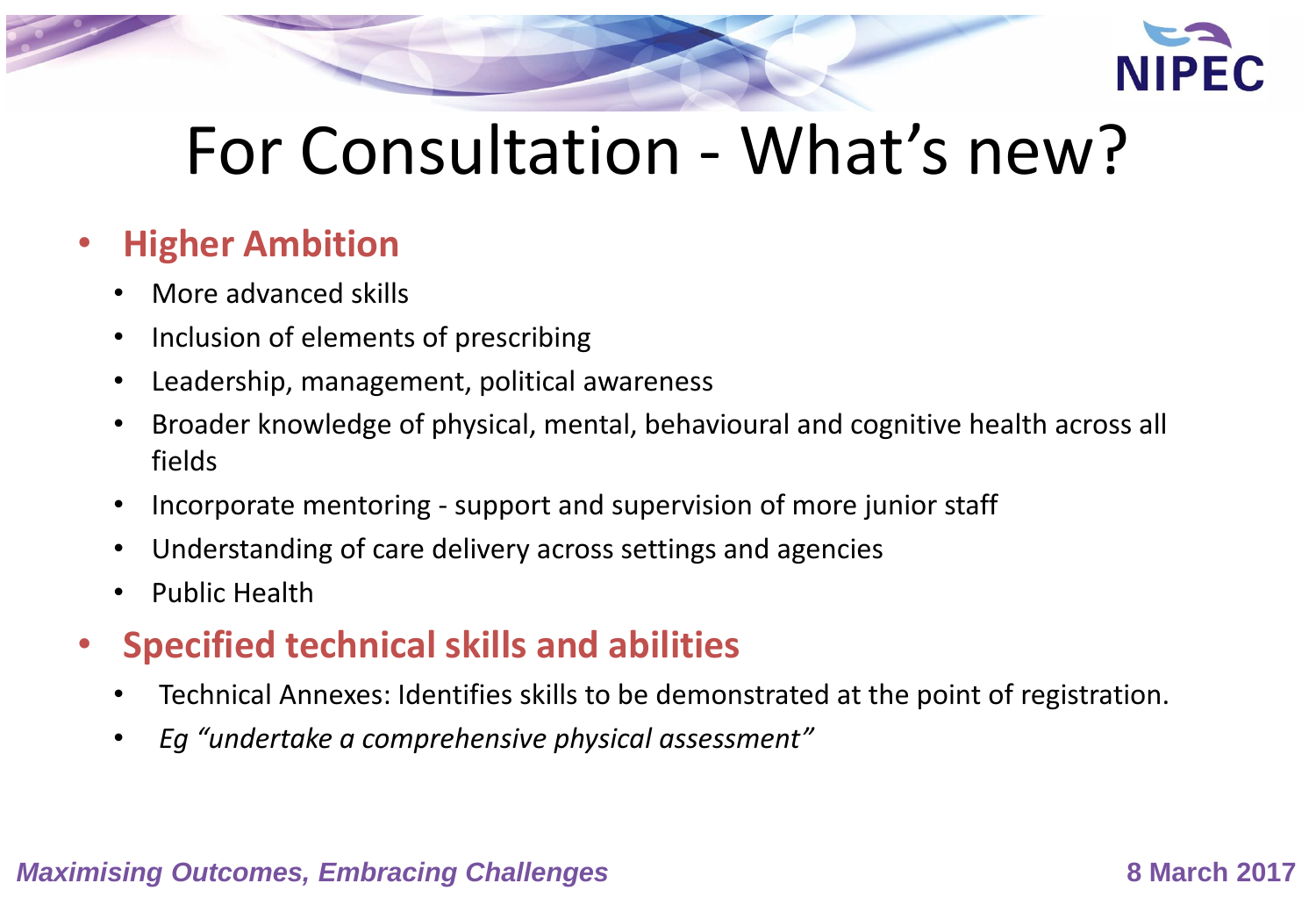

# Future Midwife proficiencies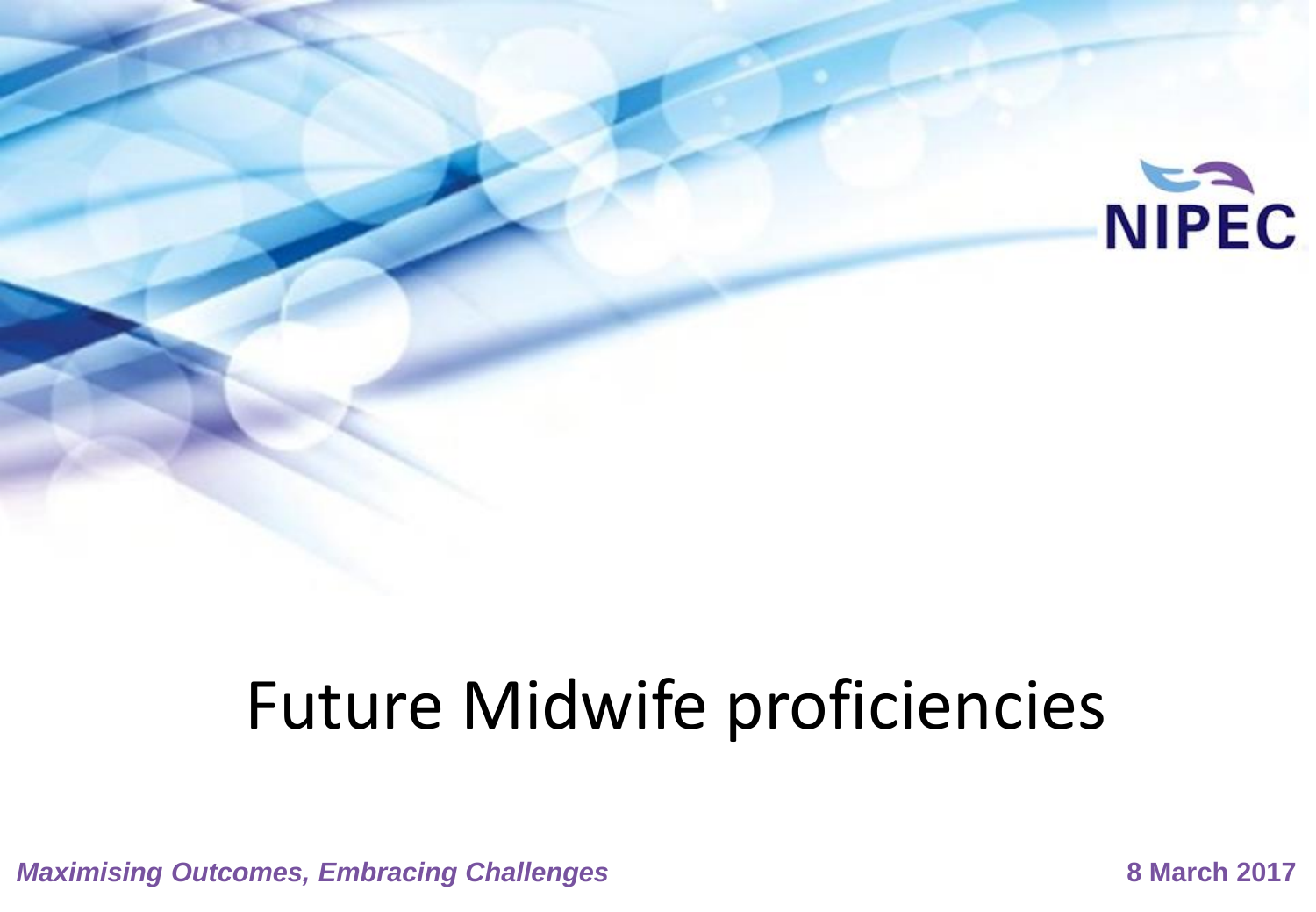

# Work on "future midwife" competencies (or proficiencies)

- Led by Prof Mary Renfrew
- About to commence
- Plan for similar stakeholder engagement (let us know!)
- Consultation March/April 2018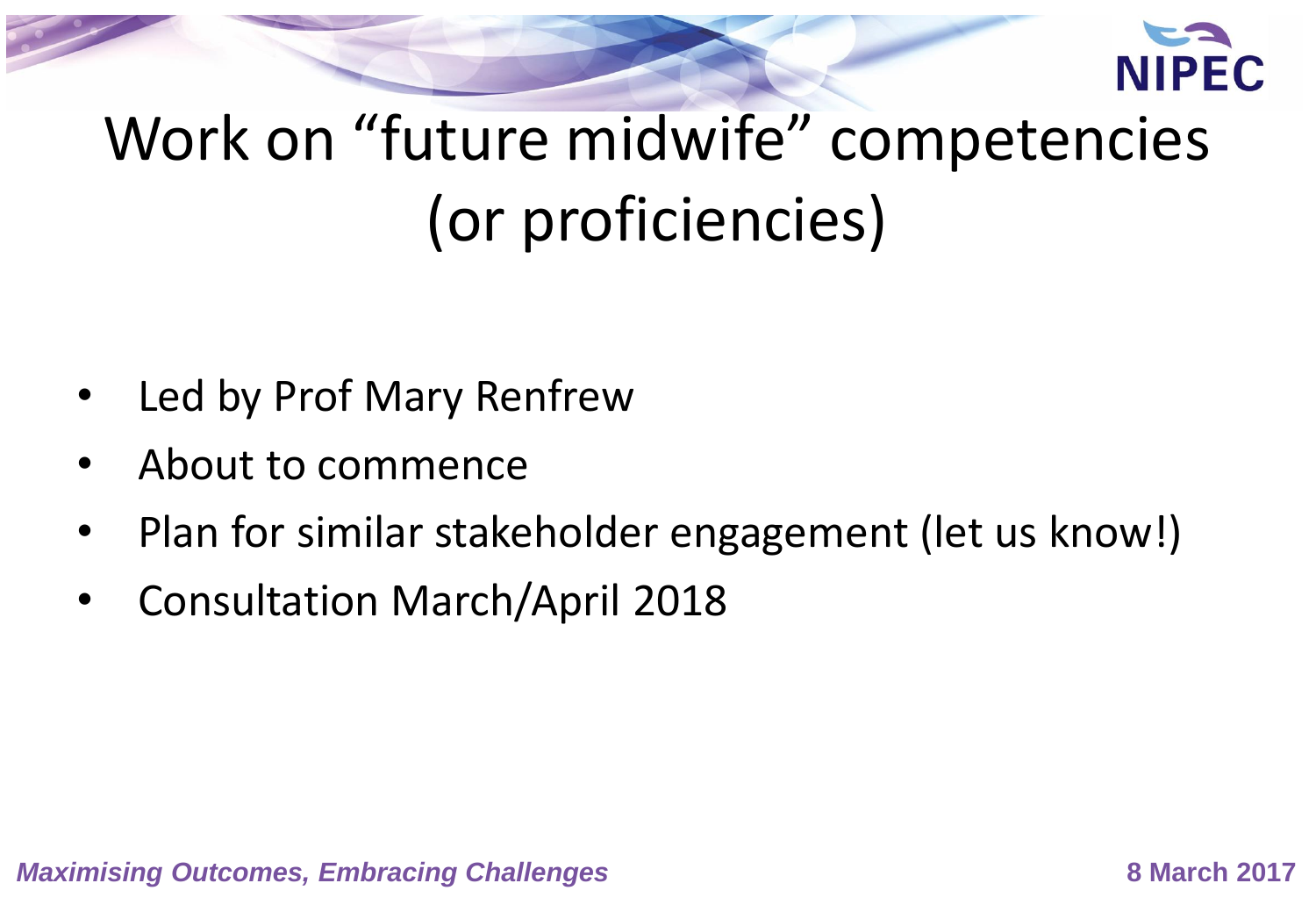

# Education framework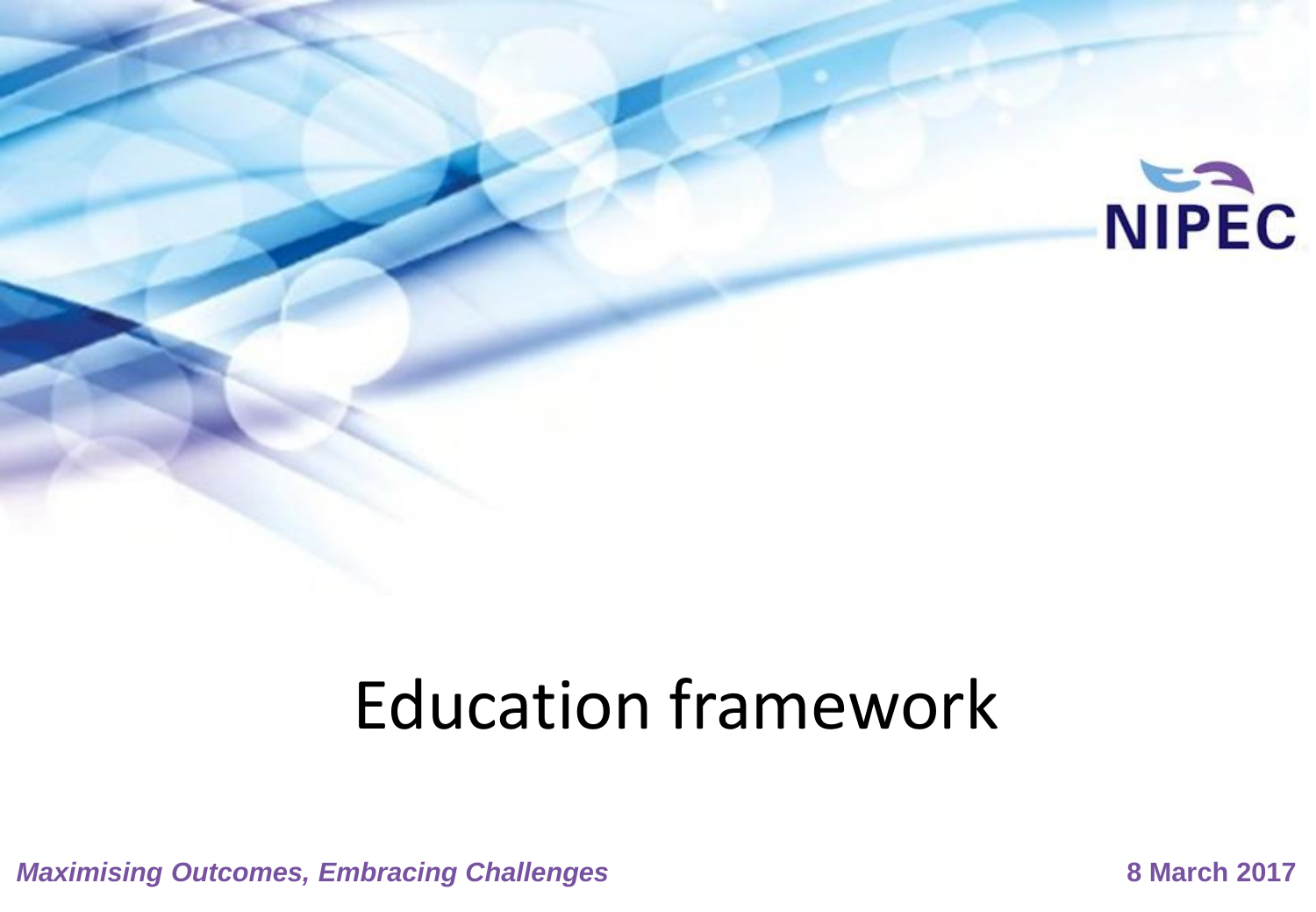

# Education Framework high level pillars

| Pillar 1        | <b>Learning environment and culture</b>   |
|-----------------|-------------------------------------------|
| <b>Pillar 2</b> | <b>Educational governance and quality</b> |
| <b>Pillar 3</b> | <b>Student learning and empowerment</b>   |
| Pillar 4        | <b>Educators</b>                          |
| Pillar 5        | <b>Curricula and assessment</b>           |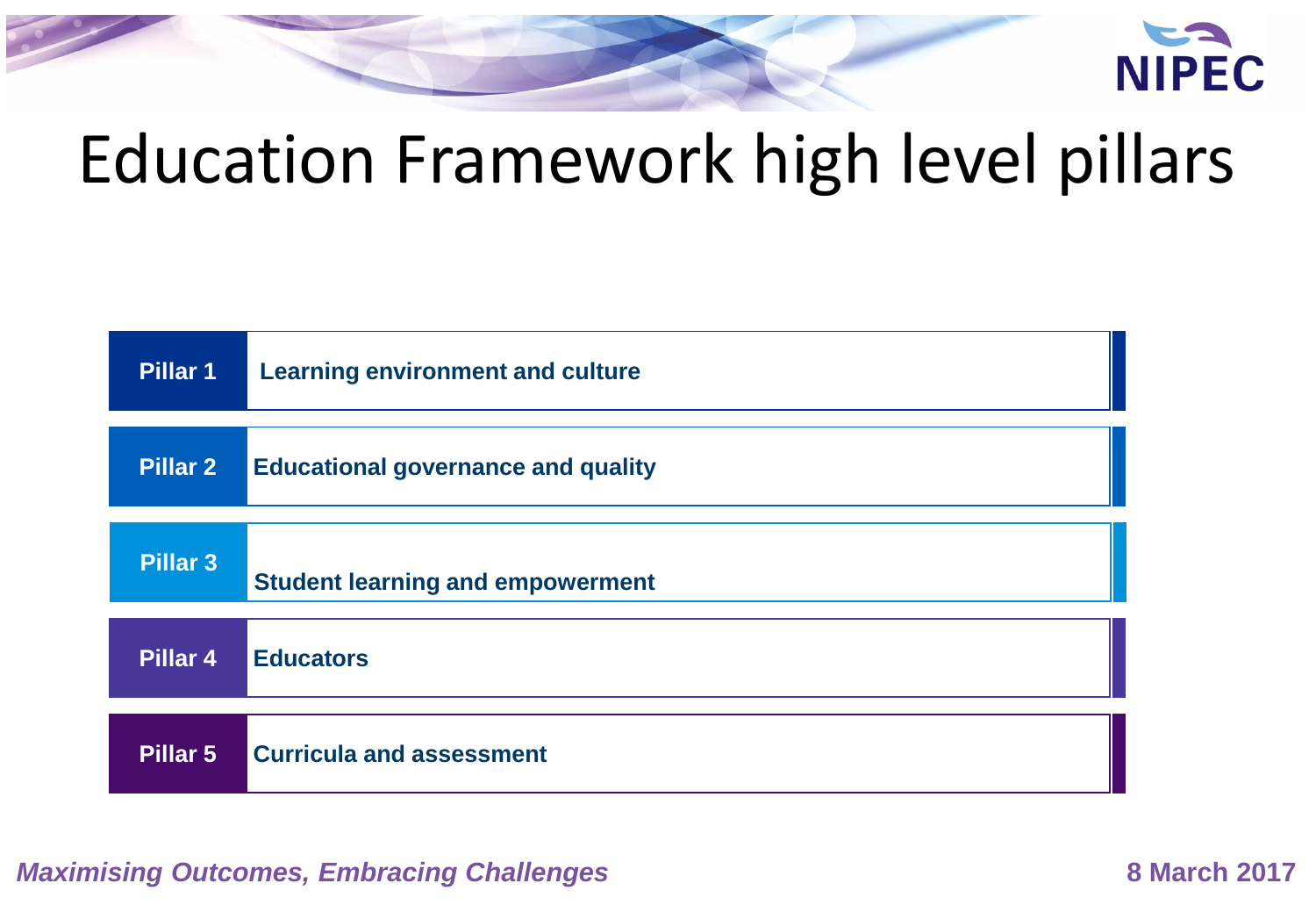

# Education framework

Standards for Education providers regarding how education is delivered

A new education framework for institutions will be published in early 2018

Consultation in June 2017 – what's new? Suggested:

- A new model of Mentoring and Assessment
- A change in theory and practice hours
- More emphasis on simulation and assessment of skills in simulation
- Approach to APL (more than now? Less?)
- Return to Practice requirements
- "Redefinition" of supernumery status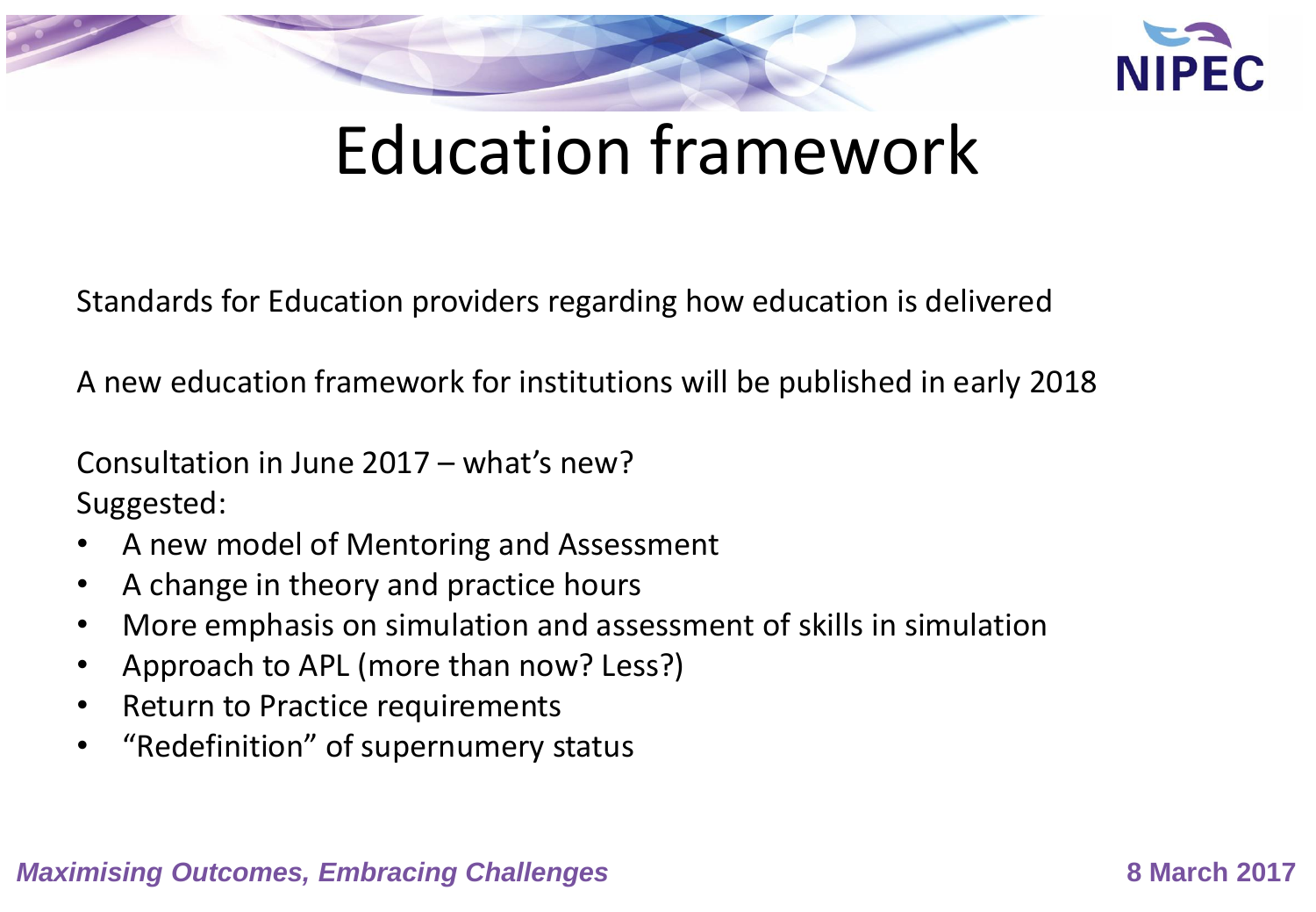

## Timeline

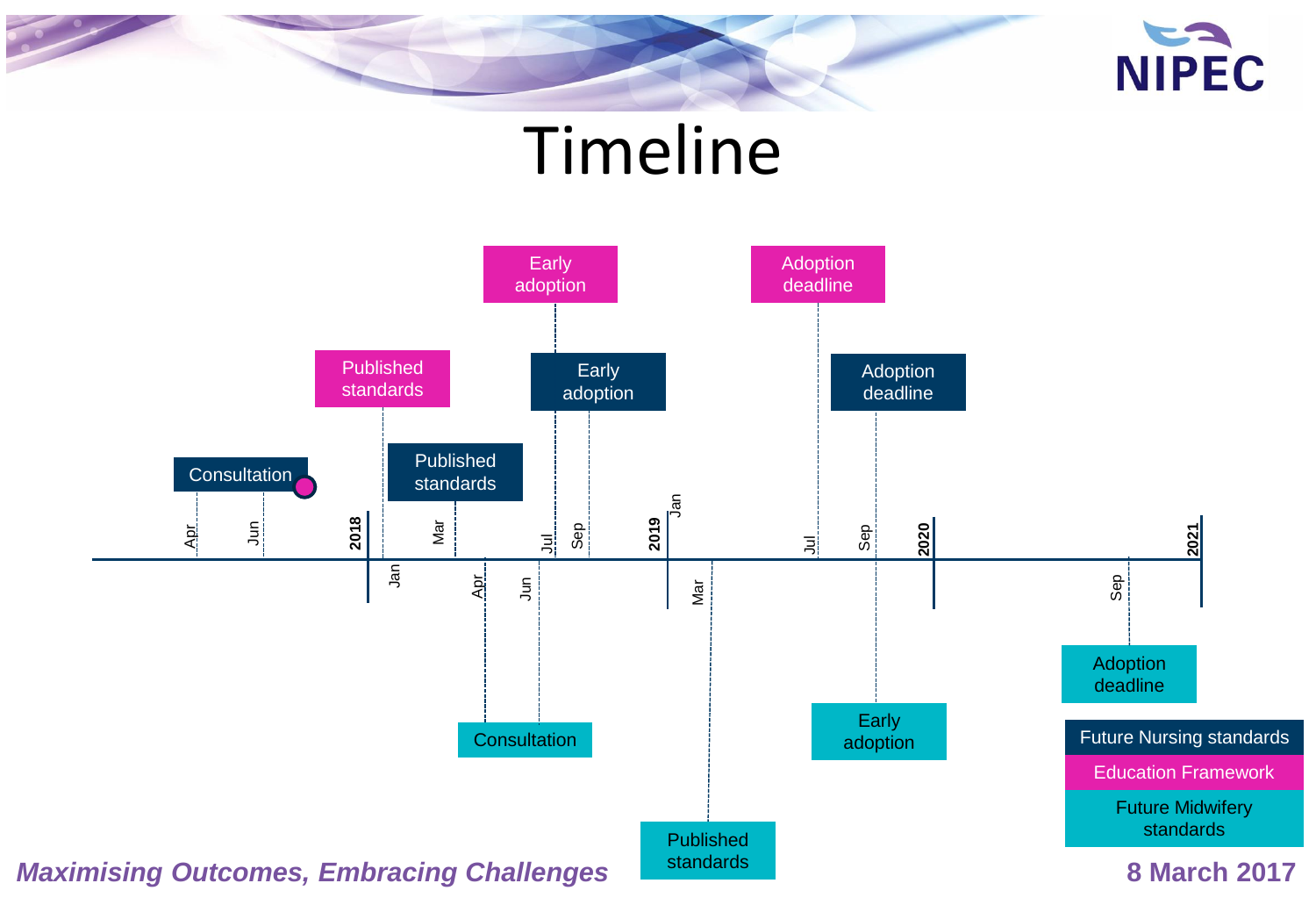

### Controversies!

### **"Advanced" skills**

To what extent? Autonomous practitioners will need advanced assessment, diagnostic and intervention abilities. Or should the focus be on fundamental care giving?

### **Prescribing?**

Should all nurses prescribe to some extent and be taught prescribing in pre-registration education?

### **Four fields (Adult, Child, Mental Health, Learning disability)?**

Should we keep the four fields .. forever? Or have a generic core of pre–reg training with specialisation afterwards? (NB no immediate plans to remove the four fields!!)

### **Should preceptorship be more formalised?**

A longer pre-reg course? A period of "internship" before registration?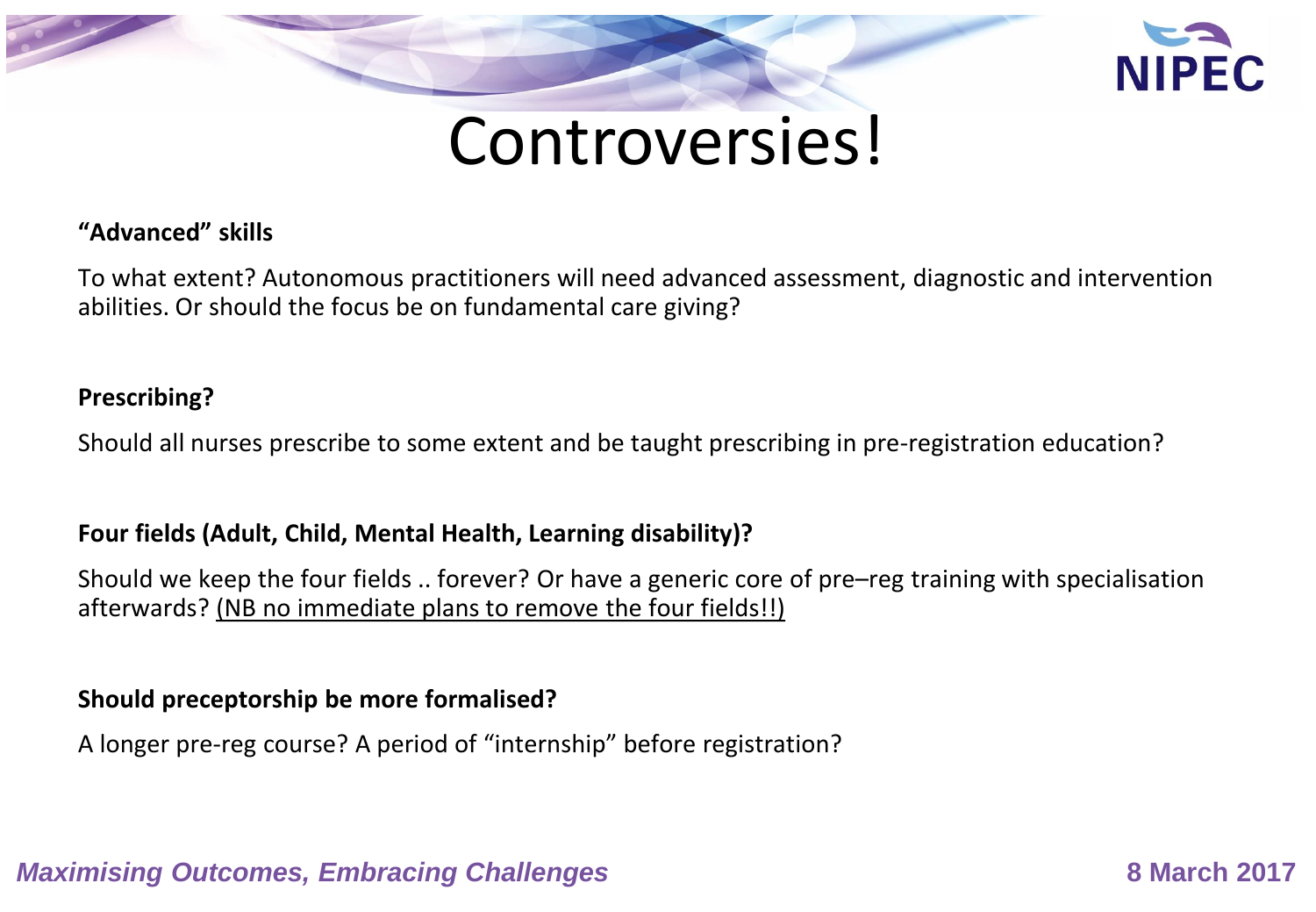

### In summary

Hard times

A nursing/midwifery voice comes through having confidence

Confidence is developed by improving and enhancing education

But……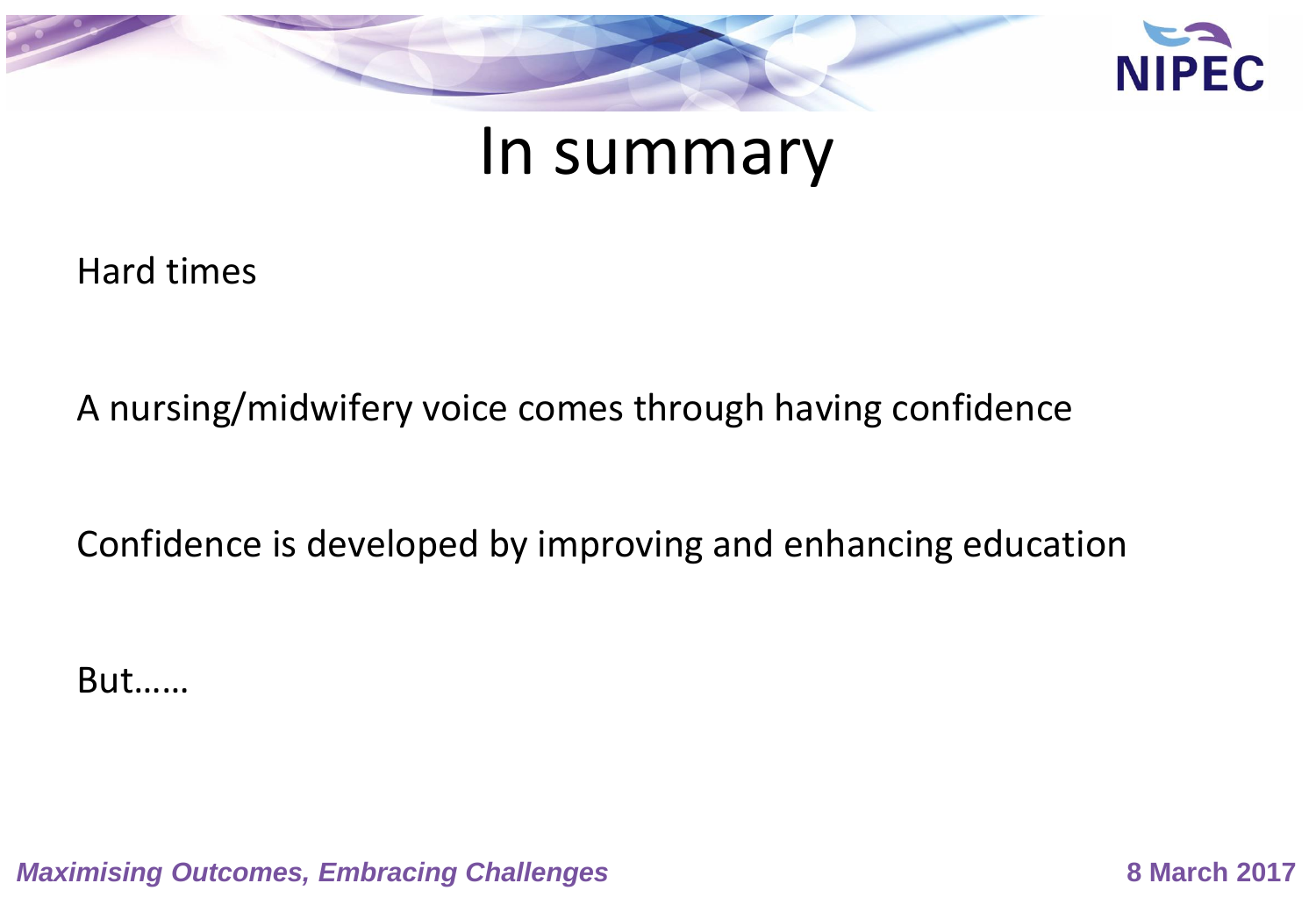

# Opportunities and Challenges

There are definitely opportunities

Never easy to implement

"clinical areas over-stretched already"

……..but if you always do what you always did…..

What would make it possible?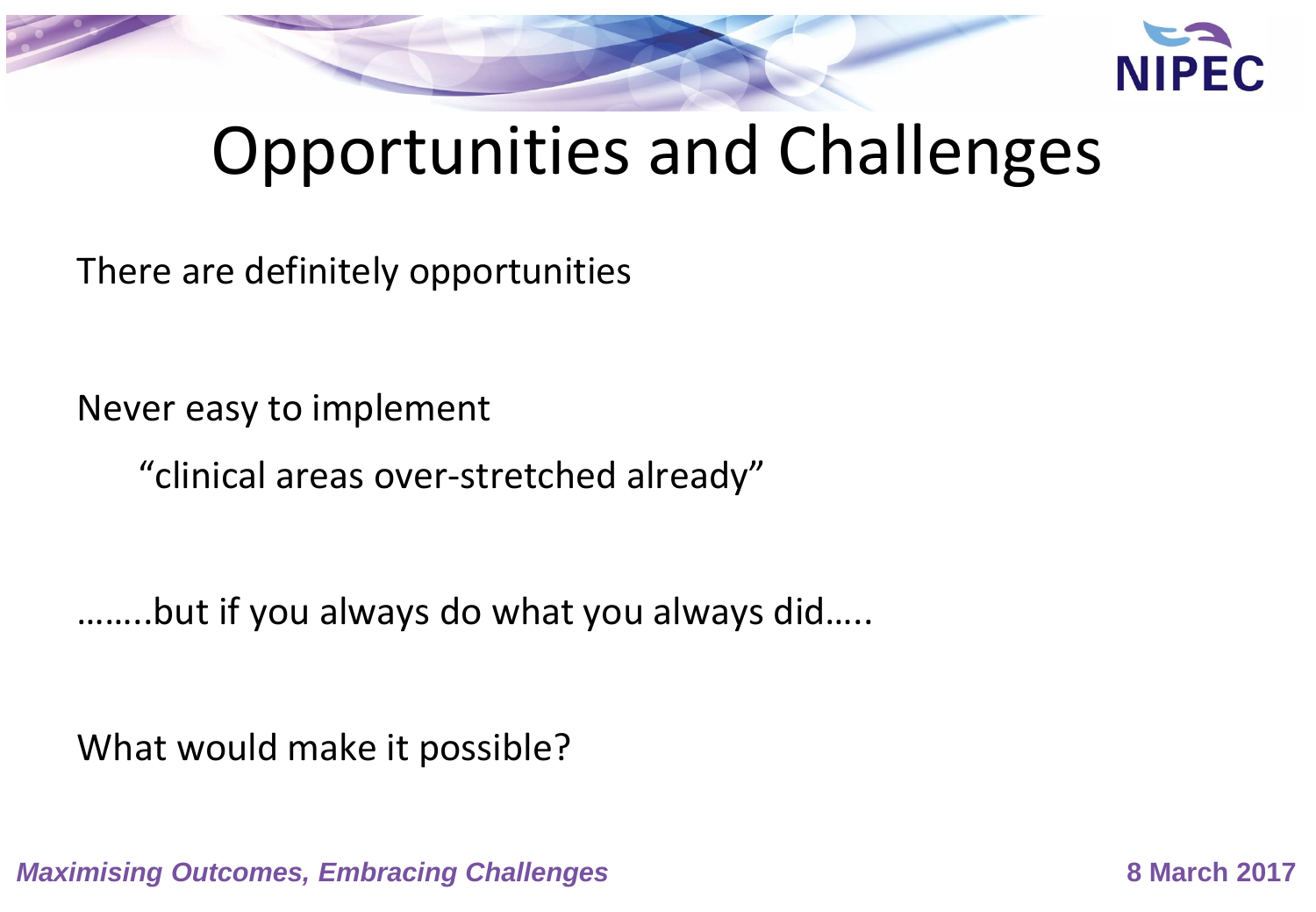

Also….

- There are lots of us.
- Very diverse. 650,000 nurses and 40,000 midwives on the register.
- Skewed views. Entrenched positions
- Controversies
- We must overcome this
	- **Support our leaders in making decisions**
	- **Engage**
	- **-** Debate
	- **E** Listen
	- Aim to speak with one voice